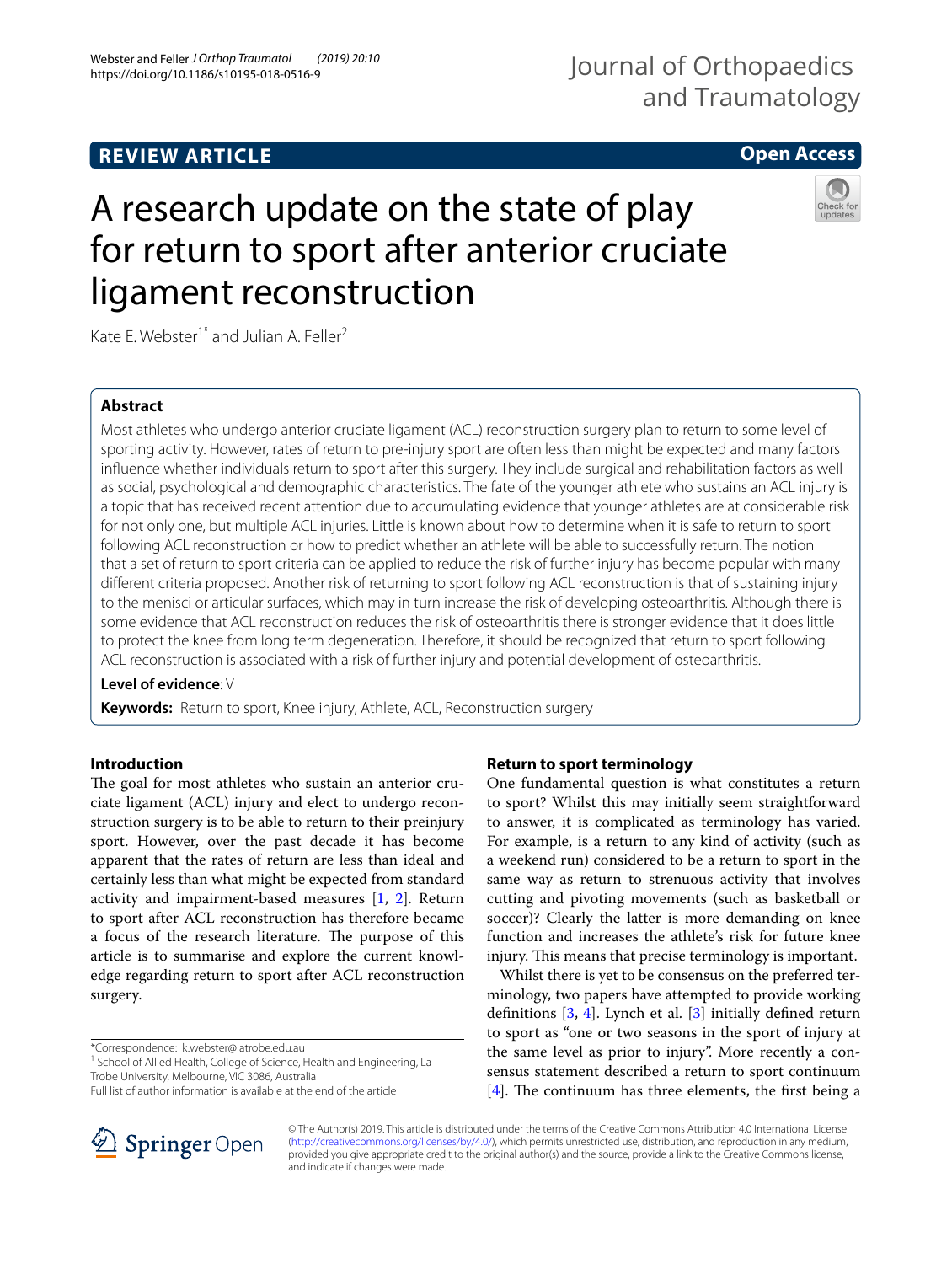return to participation, the second a return to sport and the third a return to performance. *Return to participation* may be a return to training or a level of sport that is lower that what the athlete desires. A *return to sport* is designated as the athlete having returned to their pre-injury sport of choice but not performing at the desired level, whereas a *return to performance* signifes that the athlete is now performing at or above the preinjury level in their chosen sport. Empirical application of this theoretical continuum has however not yet been validated for return to sport after ACL reconstruction.

#### **Return to sport rates**

An initial systematic review with meta-analysis determined the rate of return to any kind of sports participation as well as the rates of return to pre-injury and competitive sports following ACL reconstruction surgery [[5\]](#page-5-0). Results from 48 studies that reported on outcomes in 5770 patients showed that overall, 82% of patients returned to some kind of sport, but only 63% were participating in their pre-injury sport at follow-up. When competitive sport was considered, only 44% were participating at follow-up. These participation rates contrasted with the fnding that around 90% of patients were rated normal or nearly normal on impairment-based outcomes such as strength and knee laxity. This review was updated in 2014 to include a total of 69 studies reporting on 7556 patients [\[6](#page-5-1)]. In the update, 81% returned to some kind of sport, 65% returned to their pre-injury sport and 55% returned to competitive sport. The overall message was that return to sport rates are less than might be expected by an athlete undergoing ACL reconstruction.

A review of return to sport rates that focussed on younger patients aged 6 to 19 years was recently conducted [\[7\]](#page-5-2) and included 20 studies on 1156 patients. Ninety-two percent returned to some kind of sport, 79% to pre-injury sport and 81% to competitive sport. Return to sport rates are therefore notably higher for younger athletes and this has implications for reinjury which will be later discussed.

Most of the patient cohorts in the above reviews had undergone primary ACL reconstruction. Whilst there is less information regarding return to sport rates after revision reconstruction, a 2015 systematic review by Grassi et al. [\[8](#page-5-3)] which included 23 studies reporting on 1090 patients and showed similar results to the primary ACL reconstruction reviews. Eighty-fve percent returned to some kind of sport, 53% to the pre-injury level and 51% to competitive sports. The review is however limited by the availability of only 4 studies in competitive athletes and only two studies with larger  $(>100)$  patient numbers. A more recent study has also shown higher return to competitive sport rates (68%) after revision reconstruction in adolescent athletes [\[9](#page-5-4)].

There is a paucity of information regarding return to sport for athletes who have had ACL reconstructions to both knees. The limited studies show that a high proportion (70–80%) return to sport after the frst reconstruction procedure but that return rates drop dramatically to less than half after a second (contralateral) reconstruction procedure  $[10, 11]$  $[10, 11]$  $[10, 11]$ . The timing between surgeries does not appear to afect return rates, with patients who have two procedures within 3 years just as likely to cease sport participation as those that have a longer time interval between surgeries [[11\]](#page-5-6).

Perhaps not surprisingly, elite level athletes have been shown to have the highest rates of return to pre-injury levels of sport. A systematic review of 24 studies reporting on 1272 elite level athletes showed 83% returned to their pre-injury sport [\[12\]](#page-5-7). Most of studies in the review reported that their elite athlete cohort had returned within 12 months of surgery, with only two studies in American football players reporting longer than 12 months on average to return [\[13](#page-5-8), [14\]](#page-5-9). Return rates after a second ACL injury are also relatively high (71%) in elite level athletes [\[15](#page-5-10)].

#### **Factors that infuence return rates**

There are many factors which influence whether an individual will return to sport after ACL reconstruction surgery. They include surgical and rehabilitation factors as well as social, psychological and demographic characteristics [\[16\]](#page-5-11). Factors for which there is supporting empirical data include being male and of younger age. On average males tend to have higher return rates by approximately 10% and the return rates for younger patients can be in the order of 30% higher than older aged patients [\[5](#page-5-0), [6,](#page-5-1) [17\]](#page-5-12). Patients who experience a shorter time interval between injury and surgery have higher return rates and, as already noted above, playing elite level sport favours a return [\[12](#page-5-7)]. Results in terms of graft type have been mixed with hamstring tendon autografts favouring a return to competitive sport at various levels and patellar tendon autografts favouring a return to pre-injury sport, although this discrepancy may refect defnitions and terminology used in diferent studies [[6\]](#page-5-1). Having a positive psychological response has been shown to be strongly associated with a return to pre-injury sport  $[18-22]$  $[18-22]$  $[18-22]$ . Higher levels of motivation during rehabilitation have also recently been shown to be associated with higher rates of return to preinjury sport following ACL reconstruction [\[23](#page-5-15)].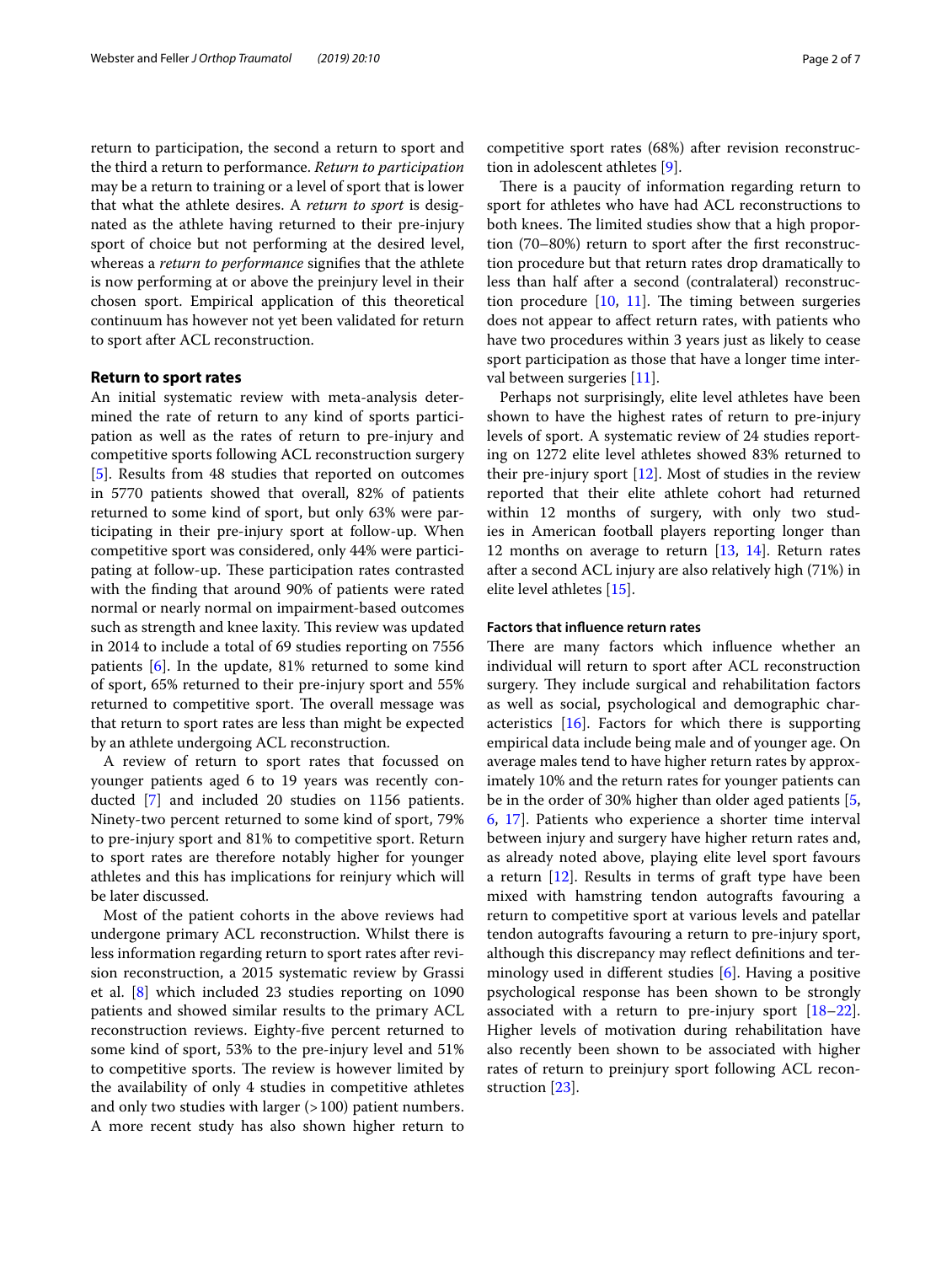#### **Reasons why athletes don't return or give up sport**

From all the data summarised thus far it is clear that return to sport rates following ACL reconstruction are less than might be anticipated. The role of patient aspirations and expectations should therefore be considered as it is possible that some patients simply do not expect to return to their pre-injury sport. However, this does not seem to be the case. An initial study by Feucht et al. [[24](#page-5-16)] showed that 91% of athletes expected to be able to return to the same level of sport. A more recent study in a large cohort of 675 patients found that 84% expected to be able to return to their previous level of sport  $[25]$  $[25]$  $[25]$ . This cohort had all participated in high level competitive or frequent sports prior to injury. It was further shown that expectations were higher for patients about to undergo their frst ACL reconstruction, where 88% expected to return, than for those about to undergo revision surgery or a second primary ACL reconstruction (63% and 80% respectively).

Many factors are likely to infuence a patient's expectations and importantly expectations may change after surgery. At 12-month post-surgery it was shown that 15% of the patient cohort had already decided to give up sport, with females and patients who had undergone a previous ACL reconstruction most likely to change their expectations and cease sport participation [[25\]](#page-5-17).

Perhaps the most commonly cited reason by athletes for not returning to sport after ACL reconstruction surgery is fear of reinjury. Kvist et al. [\[26](#page-5-18)] initially identifed fear of re-injury as a signifcant factor in patients who did not return to their previous level of activity after ACL reconstruction. This finding has been supported and quantifed by numerous subsequent studies with some showing that up to 50% [[27\]](#page-5-19) of athletes who do not return to sport cite fear of re-injury as the reason. Restriction of sporting activity due to fear of re-injury has also been reported [[28\]](#page-5-20). Exactly what constitutes fear of re-injury is unclear. It may be fear of the pain of injury itself, fear of the implications for time of work and the related loss of income, fear of not being able to return to the previous level of function, or any combination of these.

Not trusting the knee and having poor self-reported knee function have also been cited as reasons for not returning to sport after ACL reconstruction [\[29](#page-5-21)]. For athletes who return to sport but subsequently cease participation, work or study commitments are cited as the most common cause for stopping [\[30](#page-5-22)].

#### **Sport performance following ACL reconstruction**

It is important to consider performance as well as simply returning to the feld or court. Consideration should also be given to whether assessment of performance is based on the athlete's perception or on documented metrics. Despite return to performance being highlighted as the fnal stage in the return to play continuum, there is relatively little empirical data to determine whether athletes can return to their pre-injury level of performance following ACL reconstruction surgery. The most reliable and valid way to measure performance is also highly debatable. A recent review which looked at return to sport specifc performance following ACL reconstruction surgery showed that whilst most high-performance and professional athletes returned to their preinjury level of sport there were measurable decreases in performance statistics  $[31]$  $[31]$ . These decreases tended to be highly sport-specific. The review noted the paucity of available literature on this topic and cautioned that the existing literature is highly biased and must therefore be read with caution.

For non-elite younger athletes, approximately twothirds self-report being able to play at their pre-injury level of performance at 2 years after their reconstruction surgery [\[30](#page-5-22)]. Interestingly, patients who rate their ability to perform as the same as before their injury are also more likely to continue to participate in their pre-injury sport for more years following surgery [\[30\]](#page-5-22). It is currently unclear exactly what factors contribute to a patients selfreported rating of performance. However, most patients who return to their preinjury level of sport report similar levels of performance compared to before their injury, unlike those who return to a lower level of sport [[11\]](#page-5-6).

#### **When should athletes return?**

Perhaps the most difficult question to answer is when is it safe for the athlete return to sport? There are two issues we are concerned about in relation to this question; (1) graft rupture/failure, and (2) damage to the rest of the knee, both in the short and longer term. For the surgery to be considered truly successful, it should enable the patient to return to sport without further injury or damage to the knee.

From animal studies it has been established that there are distinct phases of graft maturation with early graft necrosis and subsequent hypercellularity and revascularization being the potential risk periods for re-injury [\[32](#page-5-24)]. In humans there is of course much less information. It is suggested that there are the same phases, but that they occur over a much slower time frame than in animals [[33\]](#page-5-25). Whilst there are differences between the available studies, the period of remodelling which is where the graft is most at risk, seems to correspond to roughly the 4- to 12-month time point which also corresponds to the time when many athletes are returning to pivoting sports [[33\]](#page-5-25). Particularly concerning is data from hamstring tendon autografts which suggest that remodelling may take up to 12 to 24 months, which is when the peak of second injuries seems to occur [\[34](#page-5-26)].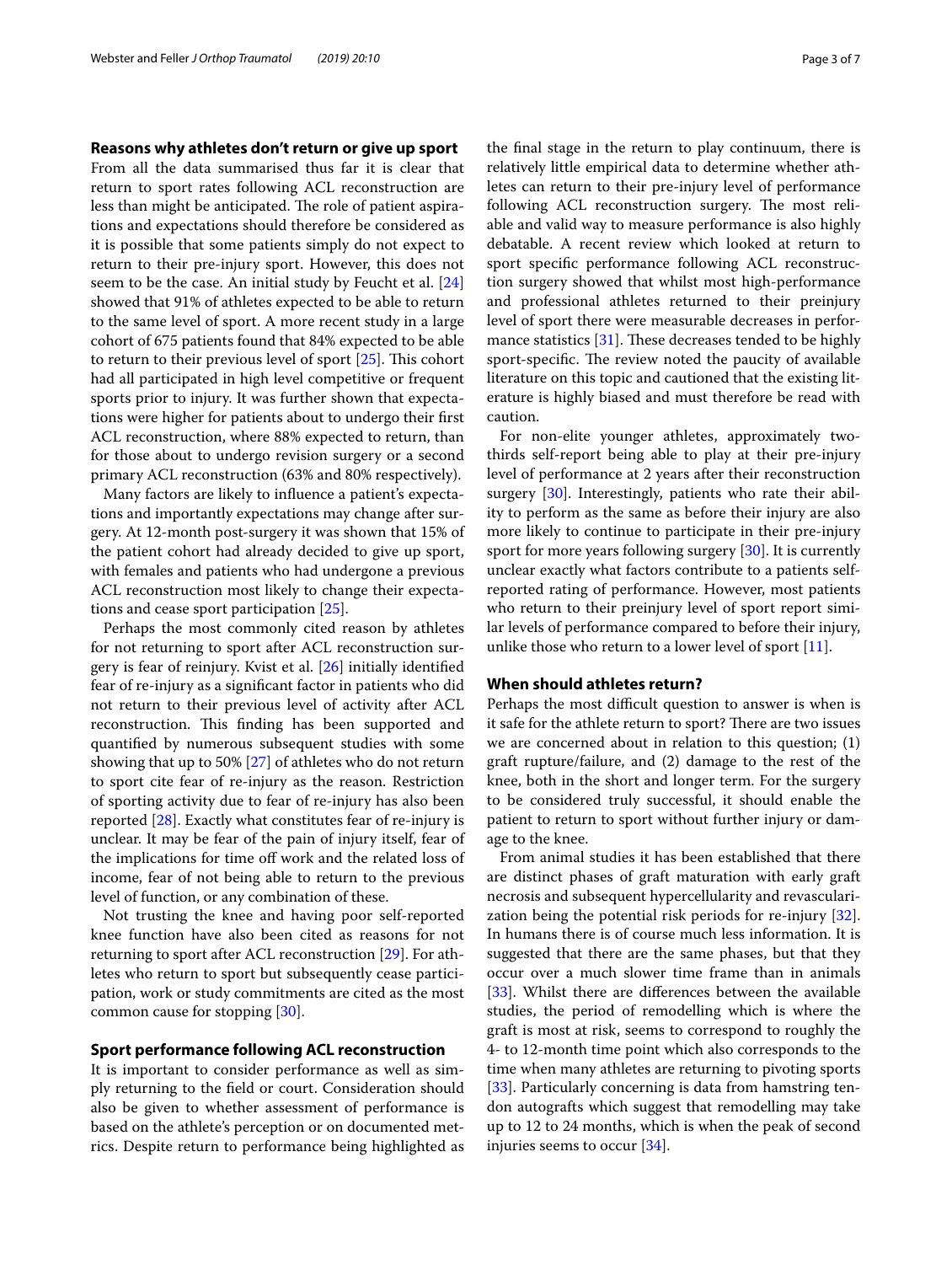Returning to sport puts the individual at risk of both ACL graft rupture and rupture of the contralateral ACL. Overall, it has been shown that the risk for graft rupture is highest during the frst two postoperative years whereas the risk for contralateral ACL injury appears to occur relatively later and increases in relative terms over time [\[35](#page-5-27)[–37](#page-5-28)]. Numerous risk factors for re-injury have been investigated but without many consistent fndings. Most studies have reported on sex and age. Sex as a risk factor for graft rupture has either shown no infuence or males, particularly younger males, have been shown to be at greater risk [[37](#page-5-28)[–39](#page-5-29)]. In contrast, if there is a sex efect for subsequent contralateral ACL injury, females appear to be at greater risk [\[40,](#page-5-30) [41](#page-5-31)].

In recent years there has been a growth of evidence from both large cohort studies and registry databases to confrm that younger athletes are at signifcant risk for second ACL injury [\[42\]](#page-5-32). Specifcally, cohort studies have shown that between 20 and 30% of younger athletes sustain a second ACL injury [\[36](#page-5-33), [37,](#page-5-28) [43](#page-5-34), [44\]](#page-6-0). It has also been reported that 27% of patients aged less than 25 years at the time of ACL revision surgery go on to have a third ACL injury [\[45](#page-6-1)]. Such statistics are indeed concerning, and it is important to better understand the reasons why younger patients are at such high risk. It is unlikely that age itself is the risk factor, but rather a proxy for multiple factors. The most salient of these factors is that younger patients are more likely to return to sport [[7\]](#page-5-2) and, when they do, the sports they play are high risk sports [\[7](#page-5-2)]. As such, the rehabilitation of and timing for return to sport needs to be carefully considered.

#### **Rehabilitation programs and return to sport criteria**

There has been a marked interest and rapid growth in studies that document return to sport criteria. There are two broad approaches two addressing readiness to return to sport. One is to target deficits known to be associated with second ACL injury in phased rehabilitation programs and set criteria for progression from one phase to the next, including return to sport  $[46]$  $[46]$ . This is contrast to more traditional time-based protocols, which are based on our concept of what is happening in terms of graft maturation. The second approach, which can be applied to both types of rehabilitation, is to use a set of criteria or 'test-battery' to 'clear' the athlete for return to sport. This is typically used at the final phase of rehabilitation and athletes who 'pass' are cleared to return.

Several consensus statements have recently been published with the aim of determining return to sport criteria. van Melick et al. [[47\]](#page-6-3) attempted to reach a consensus regarding which criteria should be used to determine the moment of return to play. It was recommended that an extensive test battery for both quantity and quality of movement should be performed. As a minimum, the test battery should include a series of strength tests, hop tests and measurement of quality of movement. A limb symmetry index of greater than 90% was suggested as a pass criterion, but it was also suggested that this could be increased to 100% for patients planning a return to pivoting or contact sports. An additional consensus statement concluded that, for any injury, the return to sport decision should always use information gained from a battery of tests and should assess direction change and reactive agility, as well as psychological readiness [\[4\]](#page-4-3).

It is interesting that the more recent studies have attempted to cover a broad range of risk factors, often including  $15-20$  return to sport tests  $[48, 49]$  $[48, 49]$  $[48, 49]$  $[48, 49]$  $[48, 49]$ . This is likely due to the lack of clear evidence as to what are the most important risk factors for reinjury or, indeed, whether the tests are designed to determine whether the patient is capable of returning to play or whether they are designed to determine whether it is safe. Perhaps the focus should be on fewer but important risk factors for reinjury, and it has been suggested that fve factors should be sufficient as any one factor would ideally account for at least 20% of the predictive variance [\[50](#page-6-6)]. The proportion of patients that are reported to pass test batteries is typically low, and whilst there is considerable variation between studies, pass rates of less than 30% are most commonly reported [[51–](#page-6-7)[55](#page-6-8)]. From a practical standpoint, such low pass rates should raise the question of how such tests can be utilized if a majority of patients fail.

Five prospective studies have been conducted to investigate the association between return to sport testing and subsequent injury [\[56–](#page-6-9)[60\]](#page-6-10). Two of these have shown a signifcant efect of passing criteria and subsequent ACL injury, but with conficting results. Krystis et al. [\[58](#page-6-11)] recorded graft ruptures in elite male athletes and reported that those who did not meet all return criteria had a four times greater risk of graft rupture than those who did. In comparison, Sousa et al. [\[59](#page-6-12)] did not fnd a reduced risk for graft rupture in their group who passed criteria, but they did fnd a signifcantly increased risk for contralateral injuries. Therefore, passing a return to sport test battery has on the one hand been shown to signifcantly reduce the risk of subsequent graft rupture, but on the other hand has also been shown to increase the risk of a contralateral ACL injury. As such, return to sport test batteries currently have limited validity in the reduction of overall second ACL injury risk.

#### **Risk of osteoarthritis**

It is important to consider the health to the rest of the knee if an athlete returns to sport after ACL reconstruction. ACL injuries are rarely truly isolated injuries, with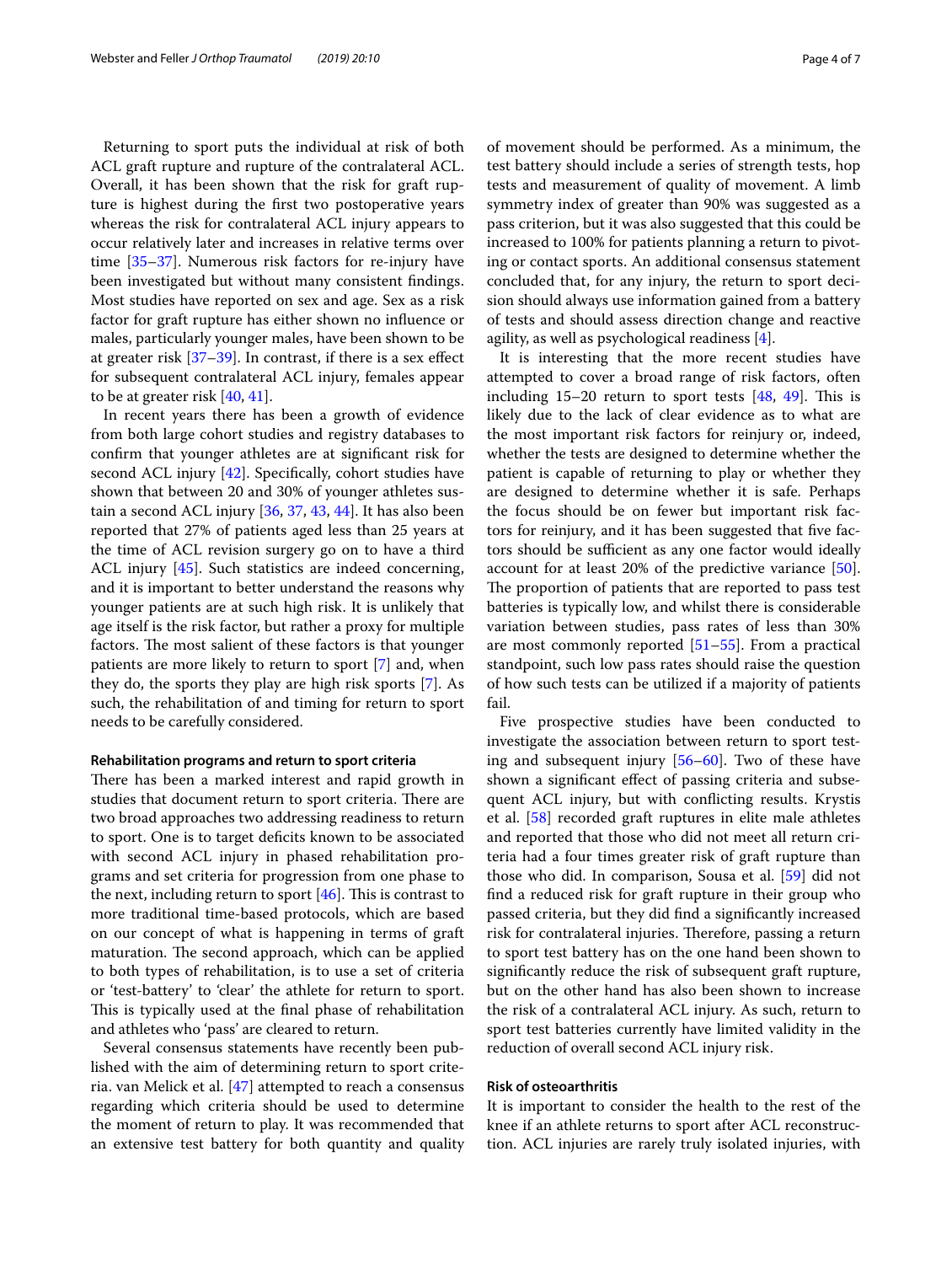frequent bone bruising, meniscal damage and chondral lesions. An extensive bone bruise may take months to resolve, which raises the question of how quickly rehabilitation should be progressed. The concept of homeostasis of the joint is also relevant within this context and it seems reasonable that one should stay within the boundaries of homeostasis to reduce the risk of further damage [[61\]](#page-6-13).

A seminal review by Lohmander et al. [[62](#page-6-14)] reported that approximately 50% of those who sustained an ACL injury developed osteoarthritis at an average of 10 years post injury. A subsequent review showed that the rate of osteoarthritis following ACL injury was substantially less if there was no associated meniscal damage [\[63](#page-6-15)]. Whether ACL reconstruction can prevent the development of osteoarthritis is highly debatable and on balance the recommendation for surgery for prevention of osteoarthritis cannot be supported. A systematic review showed that 44% of 2500 patients who had reconstruction surgery developed osteoarthritis compared to 37% of 337 patients with ACL defciency [\[64\]](#page-6-16). Interestingly, there was little diference in the rate of osteoarthritis between the groups during the frst decade after injury or surgery with the greatest diference in rates occurring during the second decade. It was suggested that reconstruction surgery may have permitted a return to activity after ACL reconstruction and this may have increased the subsequent risk for the development of osteoarthritis.

An interesting fnding in terms of return to sport and the development of osteoarthritis was recently published and showed that patients who had returned to pivoting sports had a 72% reduction in the odds for developing symptomatic osteoarthritis and a 60% reduction in the odds for radiographic osteoarthritis compared to patients who had not returned to pivoting sports at 15 years after ACL reconstruction surgery  $[65]$  $[65]$  $[65]$ . The reasons for this difference are however unclear and it is relevant to note that 59% of the group who failed to return to pivoting sports also reported poor knee function, which may have acted as a confounding variable. The most recent review of the rates of osteoarthritis after ACL reconstruction surgery reports rates of 11% at 5 years, 21% at 10 years, and 52% at 20 years  $[66]$  $[66]$ . The rates were higher with an increased time interval from injury to surgery, but the role of activity was unfortunately not evaluated [[66\]](#page-6-18).

#### **Conclusions**

In conclusion, the rates of return to sport following ACL reconstruction are often less than might be expected and many factors infuence a return to play. Younger athletes have high return to sport rates and higher rates of further ACL injury. There are currently no validated guidelines for knowing when it is safe to return. There is some

utility in return to sport criteria, and they can be used to provide the patient with feedback with regard to their rehabilitation progress. However their overall application when it comes to clearing an athlete to return to sport in clinical practice is unclear due to a high level of uncertainly as to their validity regarding the risk for subsequent injury. Ultimately it must be recognised that any return to sport is associated with a risk of further injury and potentially the development of osteoarthritis.

#### **Abbreviation**

ACL: anterior cruciate ligament.

#### **Authors' contributions**

KW: wrote initial manuscript draft; JF: manuscript editing. Both authors read and approved the fnal manuscript.

#### **Author details**

<sup>1</sup> School of Allied Health, College of Science, Health and Engineering, La Trobe University, Melbourne, VIC 3086, Australia. <sup>2</sup> OrthoSport Victoria, Epworth HealthCare, Melbourne, Australia.

#### **Acknowledgements**

**None** 

#### **Competing interests**

The authors declare that they have no competing interests.

### **Availability of data and materials**

Not applicable.

#### **Consent for publication**

All authors have given their consent for publication.

#### **Ethics approval and consent to participate**

Not applicable.

**Funding**

None.

#### **Publisher's Note**

Springer Nature remains neutral with regard to jurisdictional claims in published maps and institutional afliations.

Received: 14 December 2018 Accepted: 20 December 2018 Published online: 28 January 2019

#### **References**

- <span id="page-4-0"></span>1. Ardern CL, Taylor NF, Feller JA, Webster KE (2012) Return-to-sport outcomes at 2 to 7 years after anterior cruciate ligament reconstruction surgery. Am J Sports Med 40(1):41–48
- <span id="page-4-1"></span>2. Ardern CL, Webster KE, Taylor NF, Feller JA (2011) Return to the preinjury level of competitive sport after anterior cruciate ligament reconstruction surgery: two-thirds of patients have not returned by 12 months after surgery. Am J Sports Med 39(3):538–543
- <span id="page-4-2"></span>Lynch AD, Logerstedt DS, Grindem H, Eitzen I, Hicks GE, Axe MJ, Engebretsen L, Risberg MA, Snyder-Mackler L (2015) Consensus criteria for defning 'successful outcome' after ACL injury and reconstruction: a Delaware-Oslo ACL cohort investigation. Br J Sports Med 49(5):335–342
- <span id="page-4-3"></span>4. Ardern CL, Glasgow P, Schneiders A, Witvrouw E, Clarsen B, Cools A, Gojanovic B, Grifn S, Khan KM, Moksnes H, Mutch SA, Phillips N, Reurink G, Sadler R, Silbernagel KG, Thorborg K, Wangensteen A, Wilk KE, Bizzini M (2016) 2016 consensus statement on return to sport from the First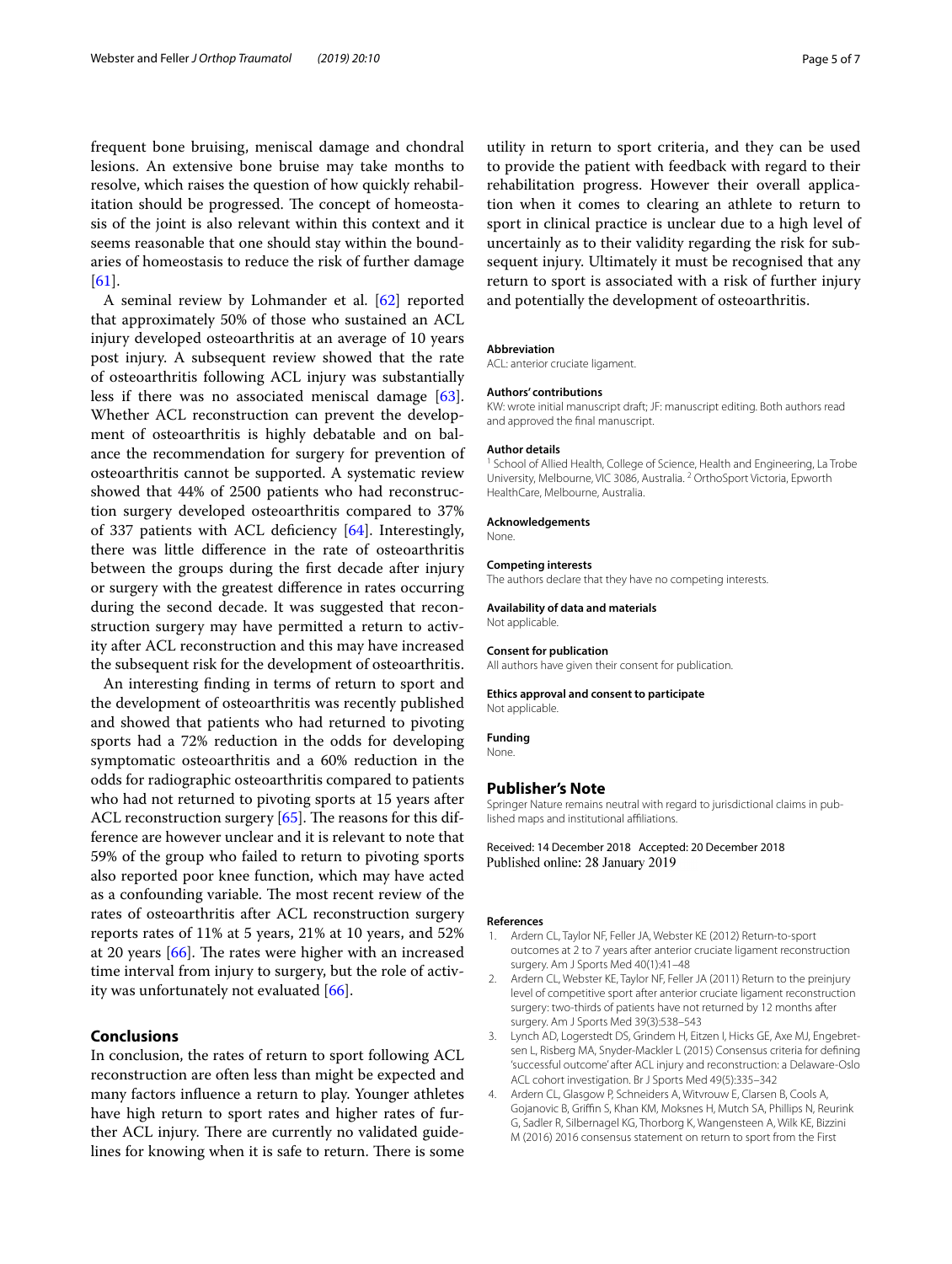World Congress in Sports Physical Therapy, Bern. Br J Sports Med 50(14):853–864

- <span id="page-5-0"></span>5. Ardern CL, Webster KE, Taylor NF, Feller JA (2011) Return to sport following anterior cruciate ligament reconstruction surgery: a systematic review and meta-analysis of the state of play. Br J Sports Med 45(7):596–606
- <span id="page-5-1"></span>6. Ardern CL, Taylor NF, Feller JA, Webster KE (2014) Fifty-fve percent return to competitive sport following anterior cruciate ligament reconstruction surgery: an updated systematic review and meta-analysis including aspects of physicial functioning and contextual factors. Br J Sports Med 48(21):1543–1552
- <span id="page-5-2"></span>7. Kay J, Memon M, Marx RG, Peterson D, Simunovic N, Ayeni OR (2018) Over 90% of children and adolescents return to sport after anterior cruciate ligament reconstruction: a systematic review and meta-analysis. Knee Surg Sports Traumatol Arthrosc 26(4):1019–1036
- <span id="page-5-3"></span>8. Grassi A, Zafagnini S, Marcheggiani Muccioli GM, Neri MP, Della Villa S, Marcacci M (2015) After revision anterior cruciate ligament reconstruction, who returns to sport? A systematic review and meta-analysis. Br J Sports Med 49(20):1295–1304
- <span id="page-5-4"></span>Saper M, Pearce S, Shung J, Zondervan R, Ostrander R, Andrews JR (2018) Outcomes and return to sport after revision anterior cruciate ligament reconstruction in adolescent athletes. Orthop J Sports Med 6(4):2325967118764884
- <span id="page-5-5"></span>10. Ristic V, Ristic S, Maljanovic M, Milankov V, Harhaji V, Duricin A (2015) Quality of life after bilateral anterior cruciate ligament reconstructions. Med Pregl 68(9–10):308–315
- <span id="page-5-6"></span>11. Webster KE, Feller JA (2018) Low rates of return to preinjury sport after bilateral anterior cruciate ligament reconstruction. Am J Sports Med 7:0363546518813901
- <span id="page-5-7"></span>12. Lai CCH, Ardern CL, Feller JA, Webster KE (2018) Eighty-three per cent of elite athletes return to preinjury sport after anterior cruciate ligament reconstruction: a systematic review with meta-analysis of return to sport rates, graft rupture rates and performance outcomes. Br J Sports Med 52(2):128–138
- <span id="page-5-8"></span>13. Daruwalla JH, Greis PE, Hancock R, Xerogeanes JW (2014) Rates and determinants of return to play after anterior cruciate ligament reconstruction in NCAA division 1 college football athletes: a study of the ACC, SEC, and PAC-12 conferences. Orthop J Sports Med 2(8):2325967114543901
- <span id="page-5-9"></span>14. Erickson BJ, Harris JD, Heninger JR, Frank R, Bush-Joseph CA, Verma NN, Cole BJ, Bach BR (2014) Performance and return-to-sport after ACL reconstruction in NFL quarterbacks. Orthopedics 37(8):e728–e734
- <span id="page-5-10"></span>15. Lai CCH, Feller JA, Webster KE (2018) Fifteen-year audit of anterior cruciate ligament reconstructions in the australian football league from 1999 to 2013: return to play and subsequent ACL injury. Am J Sports Med. 46(14):3353–3360
- <span id="page-5-11"></span>16. Feller J, Richmond AK (2013) Return to sport following anterior cruciate ligament reconstruction. Int Orthop 37(2):285–290
- <span id="page-5-12"></span>17. Webster KE, Feller JA, Leigh WB, Webster KE (2014) Younger patients are at increased risk for graft rupture and contralateral injury after anterior cruciate ligament reconstruction. Am J Sports Med 42(3):641–647
- <span id="page-5-13"></span>18. Ardern CL, Osterberg A, Tagesson S, Gauffin H, Webster KE, Kvist J (2014) The impact of psychological readiness to return to sport and recreational activities after anterior cruciate ligament reconstruction. Br J Sports Med 48(22):1613–1619
- 19. Ardern CL, Taylor NF, Feller JA, Whitehead TS, Webster KE (2013) Psychological responses matter in returning to preinjury level of sport after anterior cruciate ligament reconstruction surgery. Am J Sports Med 41(7):1549–1558
- 20. Kvist J, Osterberg A, Gauffin H, Tagesson S, Webster K, Ardern C (2013) Translation and measurement properties of the Swedish version of ACL-return to sports after injury questionnaire. Scand J Med Sci Sports 23(5):568–575
- 21. Webster KE, Feller JA, Lambros C (2008) Development and preliminary validation of a scale to measure the psychological impact of returning to sport following anterior cruciate ligament reconstruction surgery. Phys Ther Sport 9(1):9–15
- <span id="page-5-14"></span>22. Langford JL, Webster KE, Feller JA (2009) A prospective longitudinal study to assess psychological changes following anterior cruciate ligament reconstruction surgery. Br J Sports Med 43(5):377–381
- <span id="page-5-15"></span>23. Sonesson S, Kvist J, Ardern C, Österberg A, Grävare Silbernagel K (2016) Psychological factors are important to return to pre-injury sport activity

after anterior cruciate ligament reconstruction: expect and motivate to satisfy. Knee Surg Sports Traumatol Arthrosc 25(5):1375–1384

- <span id="page-5-16"></span>24. Feucht MJ, Cotic M, Saier T, Minzlaff P, Plath JE, Imhoff AB, Hinterwimmer S (2016) Patient expectations of primary and revision anterior cruciate ligament reconstruction. Knee Surg Sports Traumatol Arthrosc 24(1):201–207
- <span id="page-5-17"></span>25. Webster KE, Feller JA (2018) Patient expectations of primary and revision anterior cruciate ligament reconstruction. Knee Surg Sports Traumatol Arthrosc 26(Suppl 1):S102
- <span id="page-5-18"></span>26. Kvist J, Ek A, Sporrstedt K, Good L (2005) Fear of re-injury: a hindrance for returning to sports after anterior cruciate ligament reconstruction. Knee Surg Sports Traumatol Arthrosc 13(5):393–397
- <span id="page-5-19"></span>27. Flanigan DC, Everhart JS, Pedroza A, Smith T, Kaeding CC (2013) Fear of reinjury (kinesiophobia) and persistent knee symptoms are common factors for lack of return to sport after anterior cruciate ligament reconstruction. Arthroscopy 29(8):1322–1329
- <span id="page-5-20"></span>28. Mann BJ, Grana WA, Indelicato PA, O'Neill DF, George SZ (2007) A survey of sports medicine physicians regarding psychological issues in patientathletes. Am J Sports Med 35(12):2140–2147
- <span id="page-5-21"></span>29. Ardern CL, Österberg A, Tagesson S, Gauffin H, Webster KE, Kvist J (2014) The impact of psychological readiness to return to sport and recreational activities after anterior cruciate ligament reconstruction. Br J Sports Med 48:1613–1619
- <span id="page-5-22"></span>30. Webster KE, Feller JA, Whitehead TS, Myer GD, Merory PB (2017) Return to sport in the younger patient with anterior cruciate ligament reconstruction. Orthop J Sports Med 5(4):2325967117703399
- <span id="page-5-23"></span>31. Mohtadi NG, Chan DS (2018) Return to sport-specifc performance after primary anterior cruciate ligament reconstruction: a systematic review. Am J Sports Med 46(13):3307–3316
- <span id="page-5-24"></span>32. Scheffler SU, Unterhauser FN, Weiler A (2008) Graft remodeling and ligamentization after cruciate ligament reconstruction. Knee Surg Sports Traumatol Arthrosc 16(9):834–842
- <span id="page-5-25"></span>33. Claes S, Verdonk P, Forsyth R, Bellemans J (2011) The "ligamentization" process in anterior cruciate ligament reconstruction: what happens to the human graft? A systematic review of the literature. Am J Sports Med 39:2476–2483
- <span id="page-5-26"></span>34. Pauzenberger L, Syre S, Shurz M (2013) "Lligamentization" in hamstring tendon grafts after anterior cruciate ligament reconstruction: a systematic review of the literature and a glimpse into the future. Arthroscopy 29(10):1712–1721
- <span id="page-5-27"></span>35. Lind M, Menhert F, Pedersen AB (2012) Incidence and outcome after revision anterior cruciate ligament reconstruction. Results from the Danish registry for knee ligament reconstructions. Am J Sports Med 40(7):1551–1557
- <span id="page-5-33"></span>36. Morgan MD, Salmon LJ, Waller A, Roe JP, Pinczewski LA (2016) Fifteenyear survival of endoscopic anterior cruciate ligament reconstruction in patients aged 18 years and younger. Am J Sports Med 44(2):384–392
- <span id="page-5-28"></span>37. Webster KE, Feller JA (2016) Exploring the high reinjury rate in younger patients undergoing anterior cruciate ligament reconstruction. Am J Sports Med 44(11):2827–2832
- 38. Bourke HE, Gordon DJ, Salmon LJ, Waller A, Linklater J, Pinczewski LA (2012) The outcome at 15 years of endoscopic anterior cruciate ligament reconstruction using hamstring tendon autograft for 'isolated' anterior cruciate ligament rupture. J Bone Joint Surg 94B(5):630–637
- <span id="page-5-29"></span>39. Shelbourne KD, Gray T, Haro M (2009) Incidence of subsquent injury to either knee within 5 years after anterior cruciate ligament reconstruction with patellar tendon autograft. Am J Sports Med 37(2):246–251
- <span id="page-5-30"></span>40. Brophy RH, Schmitz L, Wright RW, Dunn WR, Parker RD, Andrish JT, McCarty EC, Spindler KP (2012) Return to play and future ACL injury risk after ACL reconstruction in soccer athletes from the multicenter orthopaedic outcomes network (MOON) group. Am J Sports Med 40(11):2517–2522
- <span id="page-5-31"></span>41. Paterno MV, Rauh MJ, Schmitt LC, Ford KR, Hewett TE (2012) Incidence of contralateral and ipsilateral anterior cruciate ligament (ACL) injury after primary ACL reconstruction and return to sport. Clin J Sport Med 22(2):116–121
- <span id="page-5-32"></span>42. Wiggins AJ, Grandhi RK, Schneider DK, Stanfeld D, Webster KE, Myer GD (2016) Risk of secondary injury in younger athletes after anterior cruciate ligament reconstruction: a systematic review and meta-analysis. Am J Sports Med 44(7):1861–1876
- <span id="page-5-34"></span>43. Dekker TJ, Godin JA, Dale KM, Garrett WE, Taylor DC, Riboh JC (2017) Return to sport after pediatric anterior cruciate ligament reconstruction